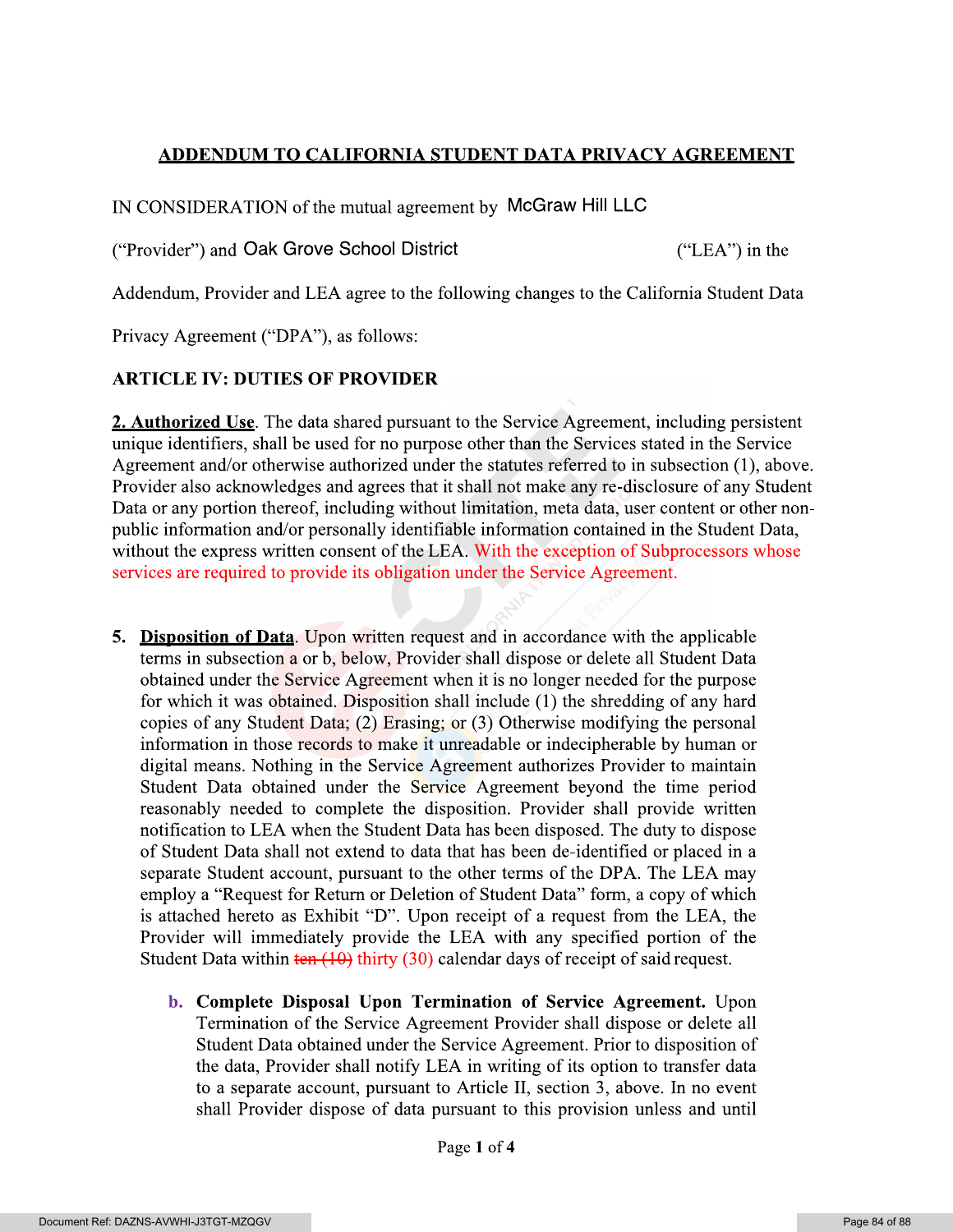Provider has received affirmative written confirmation from LEA that data will not be transferred to a separate account. In the absence of instructions from the LEA, Provider shall dispose of Student Data in an account within three (3) years after last account access.

## **ARTICLE V: DATA PROVISIONS**

## 1. Data Security.

- **h. Periodic Risk Assessment**. Provider further acknowledges and agrees to conduct digital and physical periodic (no less than semi-annually) (no less than annually) risk assessments and remediate any identified security and privacy vulnerabilities in a timely manner.
- 2. Data Breach. In the event that Student Data is accessed or obtained by an unauthorized individual, Provider shall provide notification to LEA within a reasonable amount of time of the incident, and not exceeding forty-eight (48) seventy-two (72) hours and consistent with any measures necessary to determine the scope of the breach and restore the reasonable integrity of the data system. Provider shall follow the following process:
	- e. Provider further acknowledges and agrees to have a written incident response plan that reflects best practices and is consistent with industry standards and federal and state law for responding to a data breach, breach of security, privacy incident or unauthorized acquisition or use of Student Data or any portion thereof, including personally identifiable information and agrees to provide LEA make its head of IT Security available to upon request, with a copy of to discuss said written incident response plan.
	- f. Provider is prohibited from directly contacting parent, legal guardian or eligible pupil unless expressly requested by LEA. If LEA requests Provider's assistance providing notice of unauthorized access, and such assistance is not unduly burdensome to Provider, Provider shall notify the affected parent, legal guardian or eligible pupil of the unauthorized access, which shall include the information listed in subsections (b) and (c), above. If requested by LEA, Provider shall reimburse LEA for costs incurred to notify provide legally required notification to parents/families of a data breach not originating from LEA's use of the Service.

# **EXHIBIT "C"**

# **DEFINITIONS**

Personally Identifiable Information (PII): The terms "Personally Identifiable Information" or "PII" shall include, but are not limited to, student data, identifiable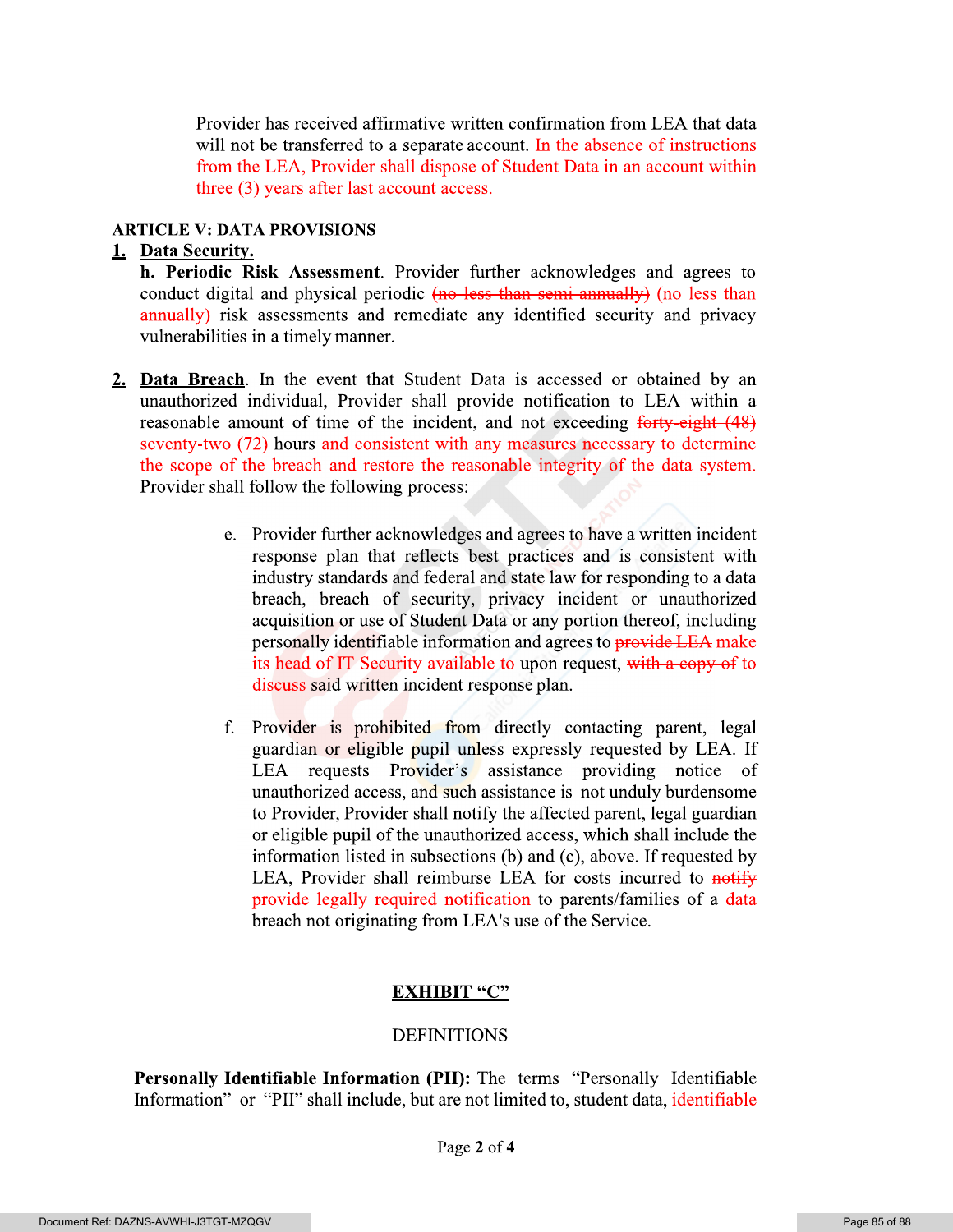metadata, and identifiable user or pupil-generated content obtained by reason of the use of Provider's software, website, service, or app, including mobile apps, whether gathered by Provider or provided by LEA or its users, students, or students' parents/guardians. PII includes Indirect Identifiers, which is any information that, either alone or in aggregate, would allow a reasonable person to be able to identify a student to a reasonable certainty. For purposes of this DPA, Personally Identifiable Information shall include the categories of information listed in the definition of Student Data.

**Pupil Records:** Means both of the following: (1) Any information that directly relates to a pupil that is maintained by LEA and (2) any information acquired directly from the pupil through the use of instructional software or applications assigned to the pupil by a teacher or other LEA employee. For the purposes of this Agreement, Pupil Records shall be the same as Educational Records, Student Personal Information and Covered Information (SOPIPA), all of which are deemed Student Data for the purposes of this Agreement.

# **EXHIBIT "D"**

# DIRECTIVE FOR DISPOSITION OF DATA

The terms of the Disposition are set forth below and the Parties agree that in lieu of the form below, LEA has the option to complete the form located at https://www.mheducation.com/privacy/privacy-request-form

[Signature Page Follows]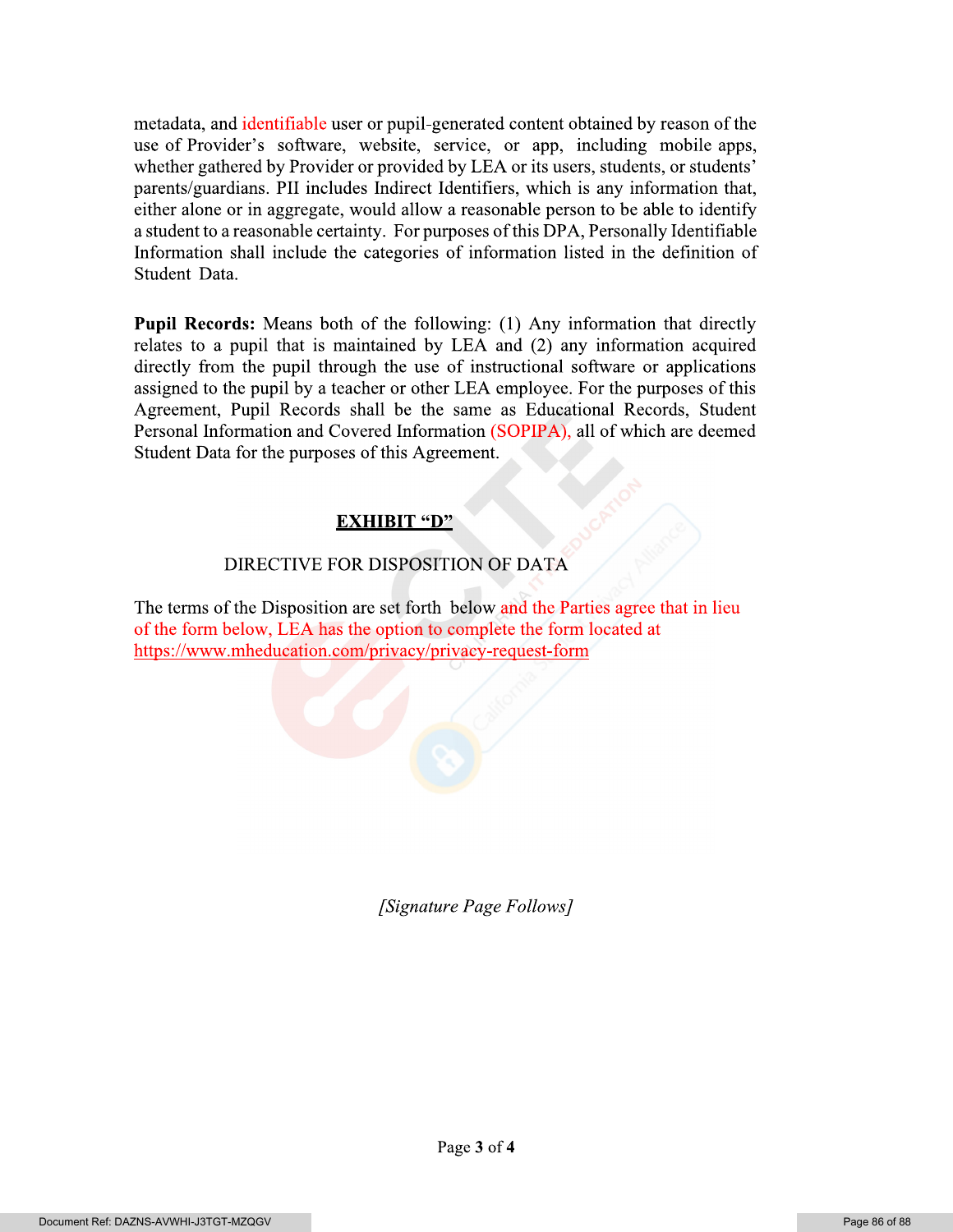IN WITNESS WHEREOF, the parties hereto have caused this Addendum to be executed by their authorized representatives, effective as of the date first set forth below.

Provider McGraw Hill LLC

**By** 

Date 4/23/2020

Printed Name Brian Joniak

Position/Title Sr. Director Finance/Controller

Local Education Agency Oak Grove School District

By

Printed Name Najeeb Qasimi

Date 4/23/20

**Director** Position/Title